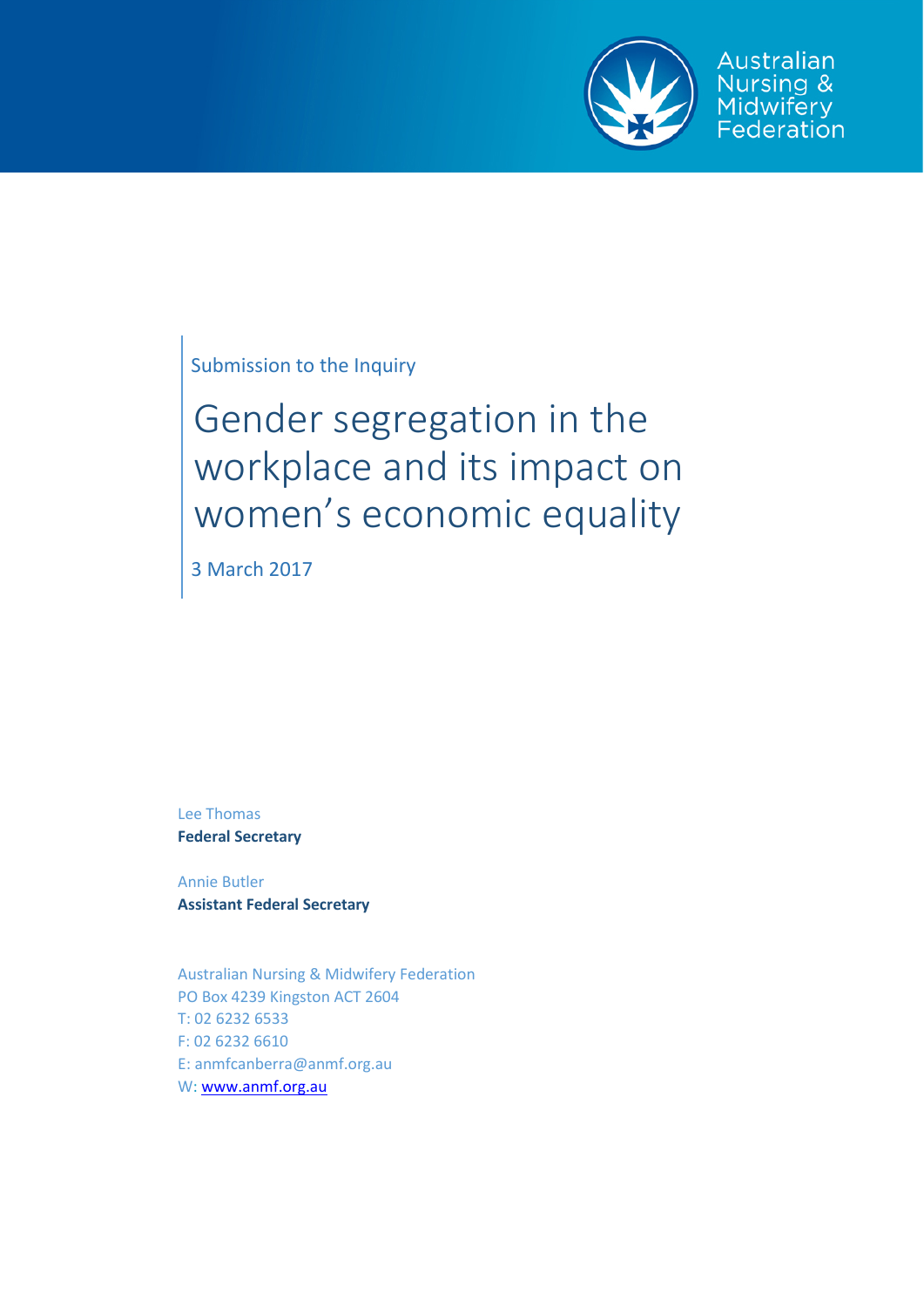# **1. Introduction**

The Australian Nursing and Midwifery Federation (ANMF) congratulates the Finance and Public Administration References Committee for establishing the inquiry into gender segregation in the workplace and its impact on women's economic equality. This Inquiry is of particular relevance to our membership as nursing, midwifery and assistants in nursing (AIN) are heavily female-dominated professions. As a result, the ANMF continuously strives to improve working conditions, promote pay equity and address systemic barriers which impact on women's economic equality.

# **2. About the ANMF**

Established in 1924, the Australian Nursing and Midwifery Federation (ANMF) is the national union for nurses, midwives and AINs, with branches in each state and territory of Australia. The ANMF's core business is the industrial, professional and political representation of over 259,000 members nationally.

Our response represents the views of our members, who are employed in a wide range of settings in public and private health, and aged care sectors, and are situated in urban, rural and remote locations. The ANMF has a membership that is diverse in experience and pay capability, ranging from those at higher-registered nurse levels with reasonable earning capacity, to those members of the workforce who sit at the lower end of the pay spectrum, such as AINs.

# **3. Women in the workforce**

One principle trend of the Australian workforce, in line with most developed countries over the last 50 years, is the steady rise in the number of employed women.

To support the increase of women in the labour force, particularly those with family responsibilities, policy and regulation has been introduced to assist the full and equal participation of women, including equal pay for work of equal value, equal employment opportunity, affirmative action, employment quotas (particularly at senior levels) and paid and unpaid parental leave.

In spite of these efforts, unfortunately, a significant gender pay gap exists, resulting in economic inequity for women. The gender pay gap is the difference between women's and men's average weekly full-time equivalent earnings, expressed as a percentage of men's earnings. Women's average full-time base salary across all industries and occupations is 17.7 per cent, or \$16, 219, less than men's. Furthermore, the pay gap rises once you take into account total remuneration, such as bonuses. Women's average full-time total remuneration across all industries and occupations is 23.1 per cent, or \$26,853 less than their male counterparts.<sup>[1](#page-1-0)</sup>

<span id="page-1-0"></span> <sup>1</sup> <https://www.wgea.gov.au/addressing-pay-equity/what-gender-pay-gap>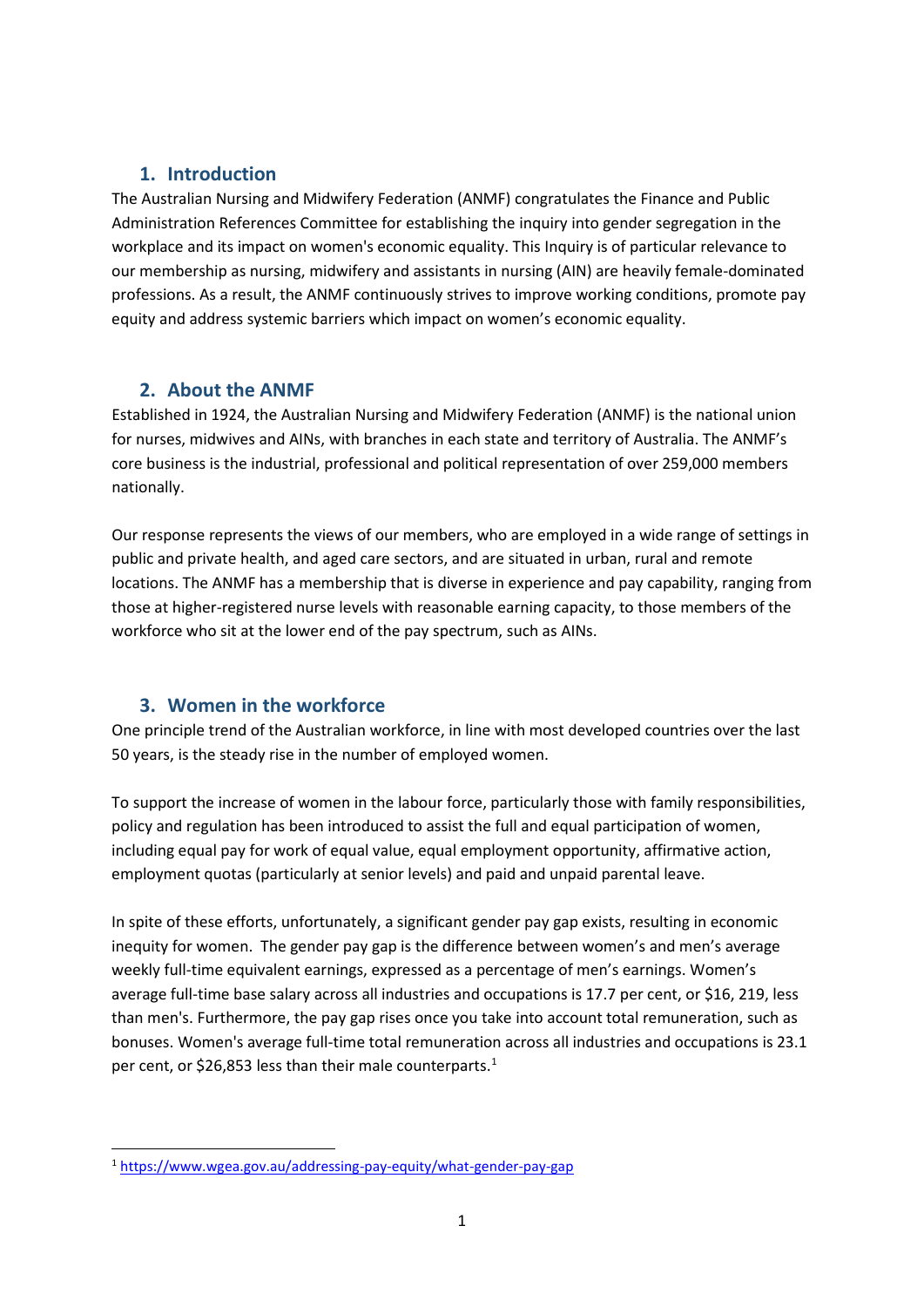The gender pay gap is influenced by a number of interrelated work, family and societal factors, including stereotypes about the work women and men 'should' do, and the way women and men engage in the workforce. Other factors that contribute to the gender pay gap include:

- women and men working in different industries (industrial segregation) and different jobs (occupational segregation). Historically, female-dominated industries and jobs, such as nursing and midwifery, have attracted lower wages than male-dominated industries and jobs;
- a lack of women in senior positions and a lack of part-time or flexible senior roles. Women are more likely than men to work part-time or flexibly because they still undertake most of society's unpaid caring work and, as a result, may find it difficult to access suitable senior roles;
- women's more precarious attachment to the workforce (largely due to their unpaid caring responsibilities); and
- discrimination, both direct and indirect.<sup>[2](#page-2-0)</sup>

It is also important to note that, although women make up 46 per cent of the total Australian workforce, they are strongly overrepresented in lower paid occupations, suggesting that more needs to be done to support women in achieving their full employment potential.

# **4. Importance of the Inquiry to ANMF members**

The Inquiry is of great importance to our members. Approximately 90 per cent of all nurses and midwives are women, 40 per cent are over 50 years of age and 90 per cent work in clinical roles.<sup>[3](#page-2-1)</sup> Almost half the population of nurses and midwives currently work part-time, that is less than 35 hours per week, with a significant proportion of ANMF members taking time out of the paid workforce to care for children during their careers. These breaks and the need to work part-time while caring for families, means that our members are significantly economically disadvantaged over the course of their working lives.

The continuing gender division of labour and the increasing gap between male and female wages is major area of concern for ANMF membership. This gap is now at a 20 year high and is acute in the health and social services sectors. In November 2015, the gender pay gap for workers in the Health Care and Social Assistance was 26.8 per cent.<sup>[4](#page-2-2)</sup> This is even higher than the national average gender pay gap, which was outlined above as standing at an already unacceptable 17.7 per cent.

It may be argued that nursing, midwifery and caring roles are subject to current and historical gender-based undervaluation, as the associated pay and conditions of the roles fail to recognise, or give proper weighting to the characteristics or value of the work.

<span id="page-2-0"></span><sup>&</sup>lt;sup>2</sup> 2016. Gender pay gap statistics. Workplace Gender Equality Agency. Australian Government

<span id="page-2-1"></span><sup>3</sup> AIHW 2015 Nursing and Midwifery workforce

<span id="page-2-2"></span><sup>4</sup> ABS (2016), Average Weekly Earnings, Nov 2015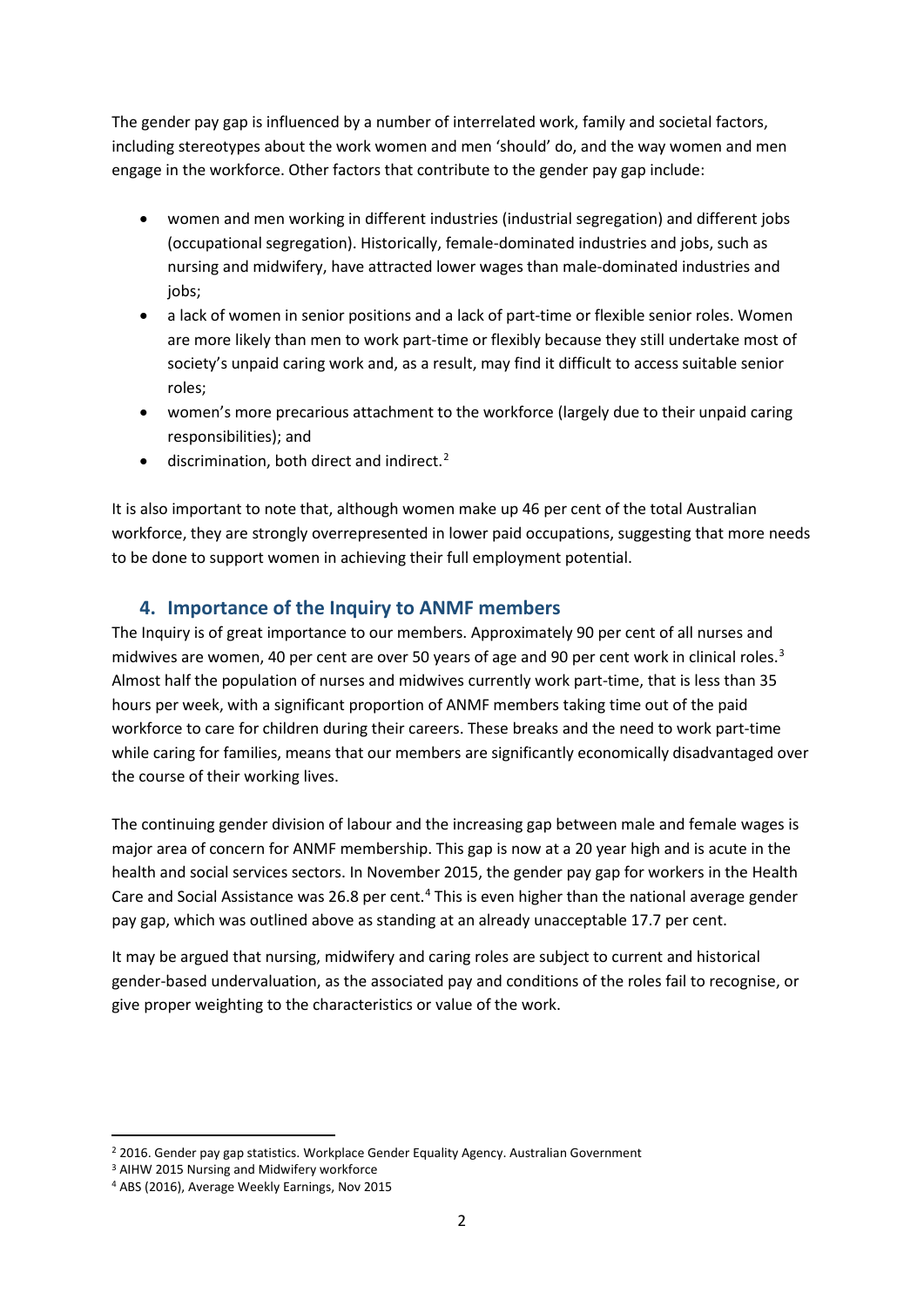In September 2008, the (then) ANF submitted to the House of Representatives Inquiry into pay equity and associated issues related to increasing female participation in the workforce.<sup>[5](#page-3-0)</sup> The submission set out in general terms, some of the issues that contribute to the gender based pay gap:

*"Many factors contribute to the gender pay gap including the historical and continuing undervaluing of women's work, levels of workplace participation, workplace conditions and the way work is organised, tribunal processes and methods of setting wages and conditions, education and training and other workplace factors such as access to overtime and higher levels of casualisation and part‐ time work for females."*

The submission noted that the ongoing inequity is demonstrative of an institutionalised lack of respect for work undertaken by women. Lack of respect is also at the core of violence against women. The cost to the Australian economy and the damage to Australian society through the continued failure to place these issues at the core of inquiries such as this one, are extreme.

### Equal remuneration under the Fair Work Act (2009)

The Fair Work Commission established a Pay Equity Unit to undertake pay equity related research and provide information to inform matters relating to pay equity under the Fair Work Act (FWA) 2009. In particular, related matters included:

- annual minimum wage reviews;
- the 4 yearly reviews of modern awards; and
- equal remuneration cases.

The Pay Equity Unit commissioned a report considering the equal remuneration provisions under the FWA authored by The University of Adelaide.<sup>[6](#page-3-1)</sup> The report specifically considers Parts 2-7 of the Act, which enable the Commission to make an 'equal remuneration order' to ensure 'equal remuneration for men and women workers for work of equal or comparable value' for specified employees. The report considers the historical background to the FWA's provisions, the adoption in the early 2000s of broader 'equal remuneration principles' (ERPs) by the New South Wales and Queensland Industrial Relations Commissions.

The report details the SACS case which was initiated by the Australian Services Union and four other unions in 2010. In May 2011, a Full Bench of the FWC determined that work in the SACS sector was undervalued on a gender basis. In February 2012 a majority of the Bench accepted a joint ASU-Commonwealth submission that increases of between 19 and 41 per cent should be ordered to the minimum wage rates set by the Social, Community, Home Care and Disability Services Industry Award 2010. There was also a special 4 per cent loading, to recognise the ongoing impediments to bargaining in the industry.

In the federal SACS proceedings, the Full Bench made an initial determination that the work was undervalued on a gender basis, through drawing to following conclusions. These were that:

<span id="page-3-0"></span> <sup>5</sup> [http://www.pc.gov.au/\\_\\_data/assets/pdf\\_file/0006/187944/sub0132-workplace-relations.pdf](http://www.pc.gov.au/__data/assets/pdf_file/0006/187944/sub0132-workplace-relations.pdf)

<span id="page-3-1"></span><sup>6</sup> https://www.fwc.gov.au/documents/documents/payequity/er-report-6-dec-2013.pdf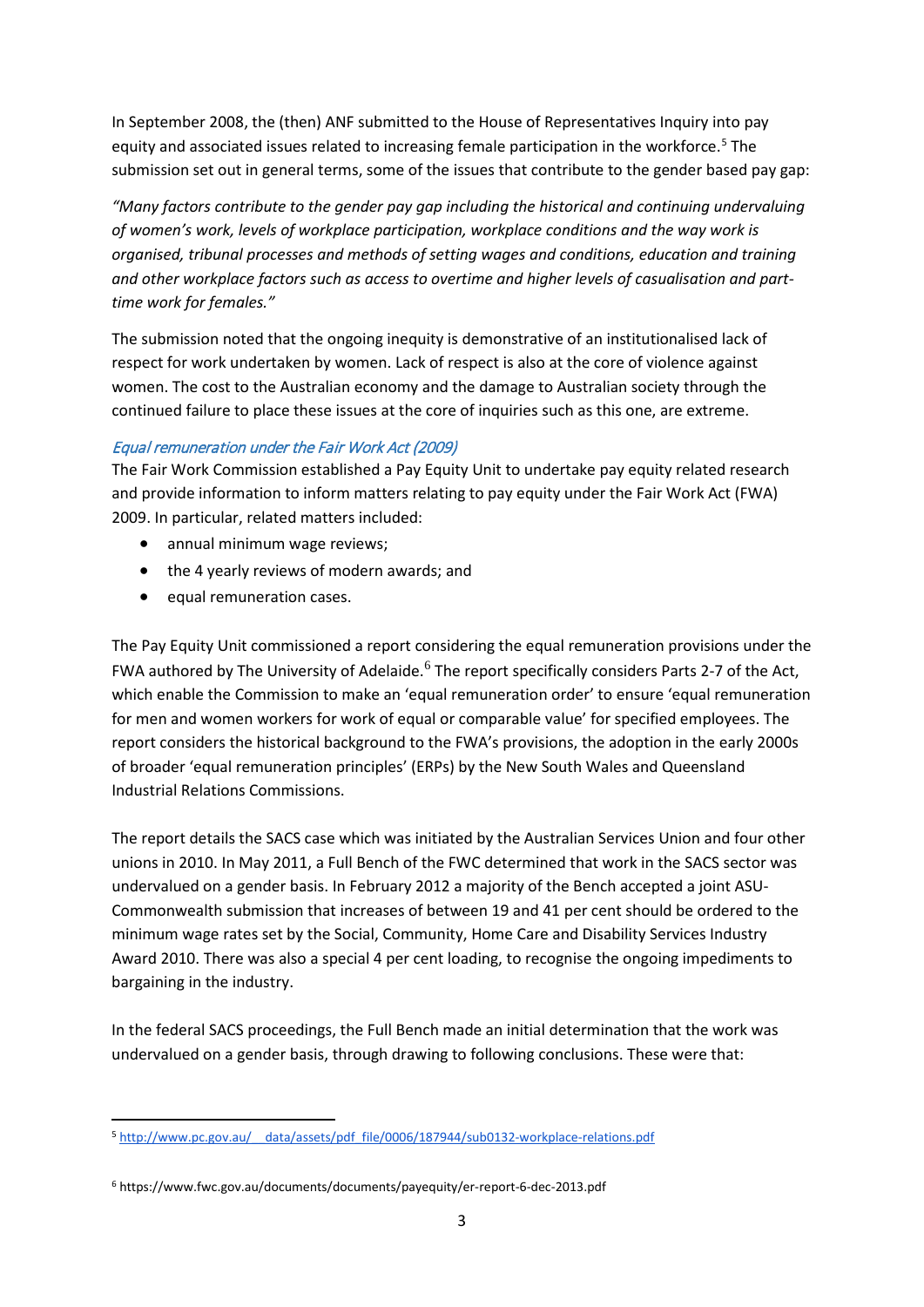- much of the work is caring work;
- such a characterisation can contribute to devaluing work;
- the work was in fact undervalued; and,
- given that caring work has a female characterisation, the undervaluation was gender-based.

The FWC failed to adopt an equal remuneration principle (ERP) in the SACS ruling, however there was no impediment had the Commission chosen to do so. There are historical precedents for the Commission regarding the adoption of principles particularly in relation to wage fixing. The authors note that an ERP could emphasise the importance of the concept of equal remuneration and suggest the steps required to demonstrate that undervaluation was gendered or had a gender-associated cause. They suggest an adopted principle should underpin the importance of gender-neutral determinations of work value in ensuring that rates of pay are properly set.

Analysis of the decision in the SACS Equal Remuneration Case performed by MacDonald and Charlesworth (2013)[7](#page-4-0) highlighted the:

*"…reluctance on the part of FWA to allow the goal of equal remuneration to challenge the dominance given to the market as the main determinant of wages within the industrial relations system. This reluctance is in keeping with the provisions for equal remuneration orders within the FW Act, which permit an order to be made only following an application by an employee, an employee organisation or the Sex Discrimination Commissioner. Thus the advancement of pay equity through equal remuneration orders is left up to employees and their unions, who must initiate cases, collect evidence and put forward the legal arguments. This is no small task as shown in the SACS Equal Remuneration Case, which ran over a period of 18 months and faced significant opposition from employer groups. Indeed, the process under the FW Act may be seen by some unions as far too costly for the likely benefits it will deliver."*

MacDonald and Charlesworth (2013) assert that equal pay has been marginalised in the operation of the FW Act. They cite as evidence, the 2012 implementation review of the Act whereby the Review Panel made reference to the provision for equal remuneration orders in their considerations although they made no recommendations for any relevant changes to the Act.

### Aged care workers – undervalued and underpaid

Over the last decade, the ANMF have been campaigning for improvements in aged care with increasing intensity in an attempt to ensure quality care for residents and decent conditions for those working in aged care. But despite multiple reviews, inquiries and investigations no real improvements have been forthcoming.

In aged care, the predominately female nurses and carers experience the double disadvantage of working in an undervalued and underpaid occupation, in a sector that is not adequately resourced or recognised. Despite an attempt by the Gillard Government to address the lower wages by

<span id="page-4-0"></span> $^7$  Macdonald, Fiona; Charlesworth, Sara --- "Equal Pay under the Fair Work Act 2009 (Cth): Mainstreamed or Marginalised?" [2013] UNSWLawJl 21; (2013) 36(2) University of New South Wales Law Journal 563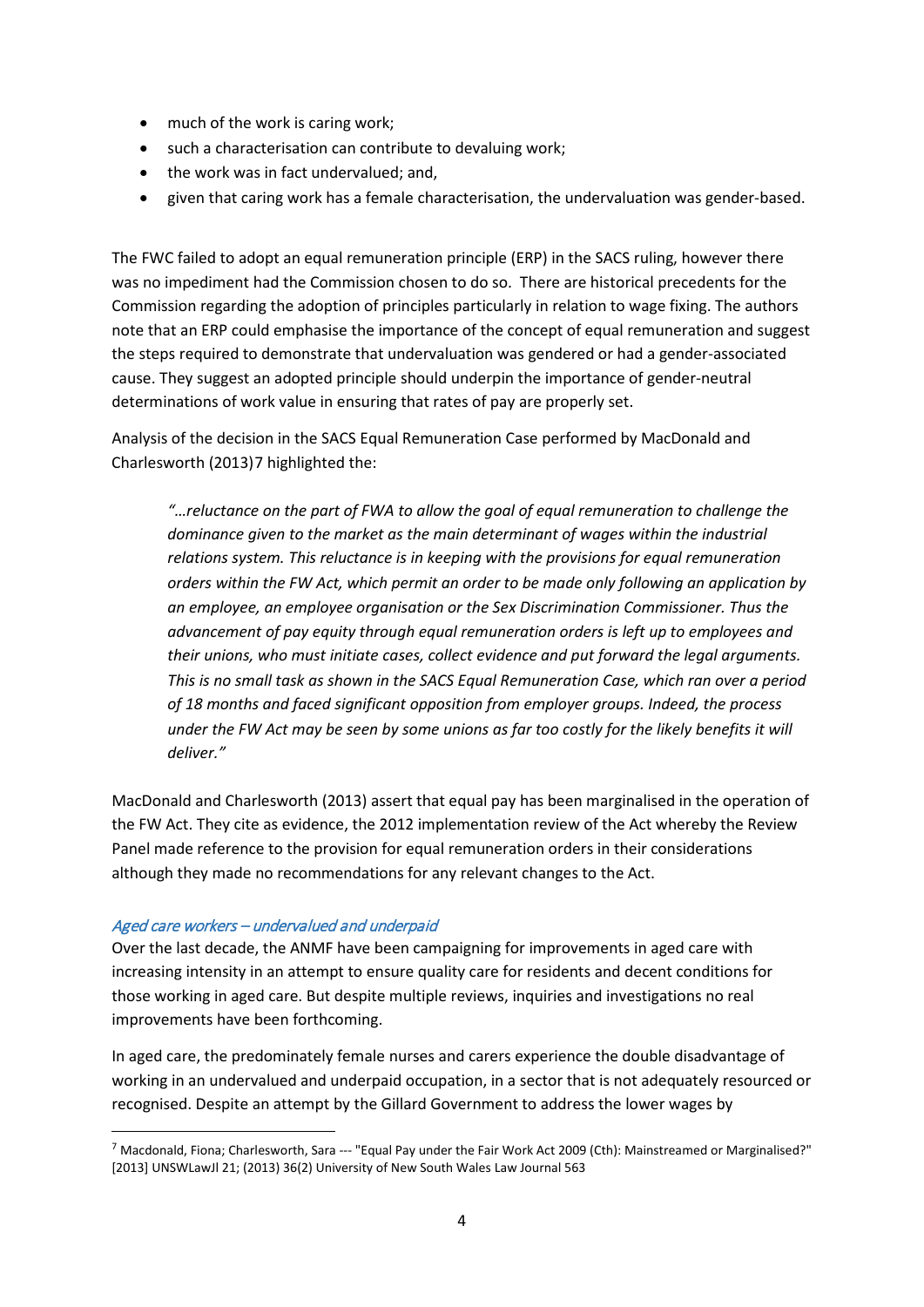introducing a workforce supplement directly for employees wages (subsequently removed by the Abbott Government), it is widely acknowledged that this remains unaddressed. On top of this, the recent 1.8 billion in funding cuts in the 2015 MYEFO serve only to exacerbate this wages compression as 70% of the costs in aged care are wages.

Effective bargaining has been difficult in the fragmented and segmented aged care sector, with a large number of facilities spread across the nation. While enterprise agreement coverage for RNs, ENs, AINs and Personal Care Workers (PCWs) employed in residential care has now reached a high level, (753 enterprise agreements covering 90 per cent of facilities), bargaining outcomes can best be described as patchy and wages and conditions continue to remain well below that of nurses and PCWs in other areas of employment such as public and private acute care.

The average hourly rates of pay nationally, for selected classifications are shown in Table One below. The average wage rates are based on a comprehensive mapping of enterprise agreements to residential aged care facilities covered by non-public sector agreements.

Table 1.National averages Aged Care - hourly rates of pay – Feb 2016[8](#page-5-0)

| <b>AIN/PCW top</b> | AIN/PCW Cert 3 qual top | <b>EN top</b> | <b>RN Level 1 top increment</b> |
|--------------------|-------------------------|---------------|---------------------------------|
| \$21.95            | \$22.73                 | \$27.25       | \$35.98                         |

Nationally, the difference between the average base rate of pay for a full time Registered Nurse level 1 at the top of the level 1 structure in the public sector and in residential aged care is 15 per cent or \$207.00 per week calculated on the base rate.<sup>[9](#page-5-1)</sup> Similarly, for an AIN/PCW with a certificate 3 qualification, the difference is currently 15 per cent.

The inferior enterprise bargaining outcomes for nurses and carers employed in the aged care sector not only result in significant wage disparity but also paucity in other conditions of employment including allowances, leave and other entitlements, such as professional development leave.

Further, in both residential and community care, an extremely high percentage of the direct care workforce is part-time or casual, (90.5 per cent in residential and 89.4 per cent in home care). <sup>[10](#page-5-2)</sup> For many part-time and casual workers, uncertainty about the number of hours of work and actual days of work is already a reality, resulting in insecure employment, under-employment and a lack of financial security.

As in the acute health sector, aged care is a 24hour/7 days a week operation where shift allowances and penalty rates make up a substantial part of an employee's income. The growing disparity in this regard as well as in other workplace entitlements such as ratios and minimum staffing levels, compounds the inequity in remuneration overall and the consequent attraction and retention problems in the aged care sector. (N.B. The disparity In penalty rates and shift allowances between the aged care and other sectors is not significant in Victoria). The lack of appropriate provision for other entitlements such as clauses covering staffing and workload management, professional development leave, occupation health and safety and opportunities for career advancement

<span id="page-5-1"></span><span id="page-5-0"></span> 8 [http://www.anmf.org.au/documents/submissions/ANMF\\_Aged\\_Care\\_Inquiry\\_2016\\_Report.pdf](http://www.anmf.org.au/documents/submissions/ANMF_Aged_Care_Inquiry_2016_Report.pdf) <sup>9</sup> Ibid

<span id="page-5-2"></span> $10$  Ibid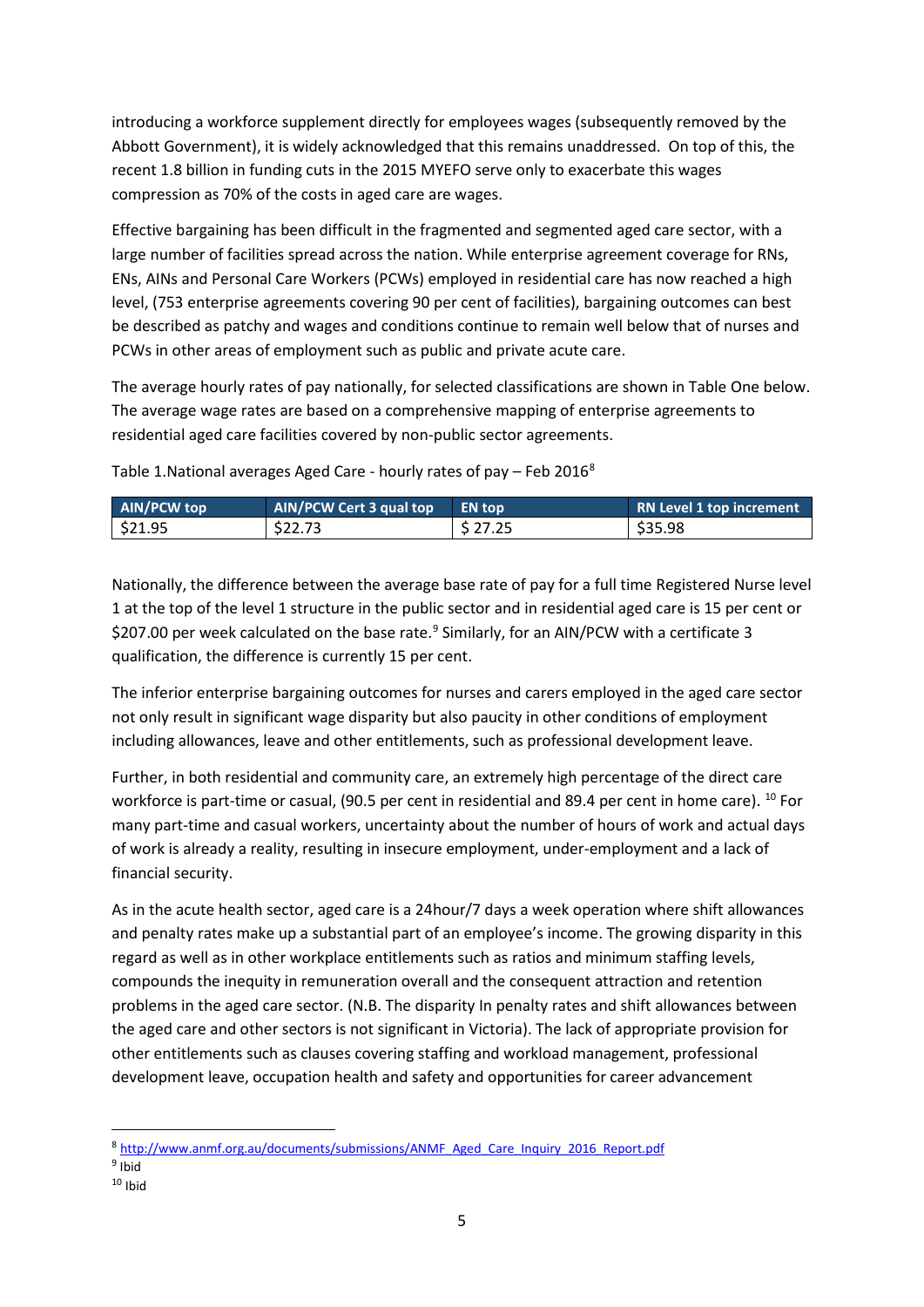increases the disparity and inequities between the aged care and other sectors of employment for nurses.

A mechanism which ensures the aged care sector achieves and maintains wage parity with the acute care sector must be developed. The pay for the majority of aged workers, both skilled and semiskilled, simply does not reflect the nature of the work and the level of responsibility required, nor does it value the importance of providing the best care possible to Australia's frail elderly.

Further details can be found in the ANMF's submission to the Senate Inquiry into the future of Australia's aged care sector workforce which can be accessed here:

[http://www.anmf.org.au/documents/submissions/ANMF\\_Aged\\_Care\\_Inquiry\\_2016\\_Report.pdf](http://www.anmf.org.au/documents/submissions/ANMF_Aged_Care_Inquiry_2016_Report.pdf)

The remaining areas addressed in this submission focus on:

- I. Gender impacts resulting in economic inequity;
- II. Gender and cultural barriers; and
- III. Systemic barriers leading to economic inequality for many nurses, midwives and AINs.

# **I. Gender impacts resulting in economic inequality**

Gender plays a key role in the existence of economic inequity in Australia. However, opportunities exist to address this inequity, primarily through making changes and improvements to the balance of family and work life.

As women are typically (but not exclusively) the primary care provider, this often means taking breaks from employment or working less hours in order to meet family responsibilities. The detrimental impact this has on employment prospects, career progression, remuneration, and retirement savings has been well documented.

### *Caring and domestic responsibilities*

Informal care is vital to the success and cohesiveness of families and societies. However, there can be substantial costs to carers and their families. The economic costs include the loss of income associated with lower levels of employment, fewer hours worked or the acceptance of lessdemanding, lower-paid jobs. In Australia, women undertake most of society's unpaid care work. For example, the Australian Bureau of Statistics (ABS) reports that women spend twice as long undertaking caring responsibilities of children under 14 years than men.<sup>[11](#page-6-0)</sup>

Women's disjointed career trajectories reflect the way the gender pay gap changes over the course of a typical career span. The gender pay gap exists from first entry to the workforce and increases substantially during the years of childbirth and childrearing, a time when many women have reduced their participation in paid employment to take on family care responsibilities. During this time, the cumulative loss of earnings that women experience usually becomes irreversible, regardless of their

<span id="page-6-0"></span> <sup>11</sup> ABS Gender Indicators, Australia, Jan 2012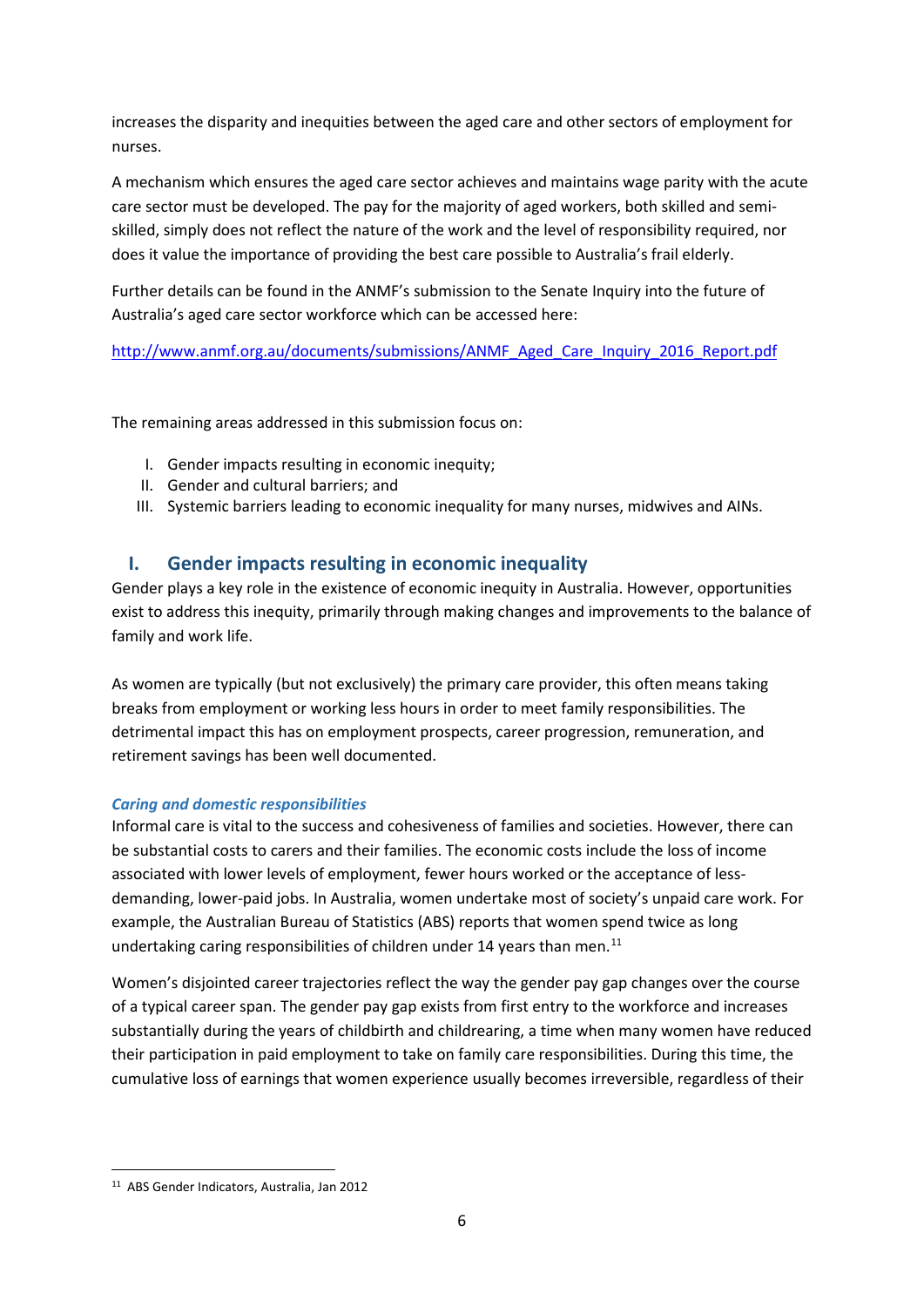subsequent paid employment, and there are few women who end their working lives having earned the same as, or more than, men working in similar employment.  $12$ 

As well as impacts from working part-time to meet family responsibilities, mothers may also be subjected to discrimination that impacts both short-term and long-term earning potential. A recent study by the Australian Human Rights Commission (AHRC) found that almost half of mothers (49 per cent) experienced discrimination relating to pay, conditions and duties, while a similar proportion (46 per cent) experienced discrimination relating to performance assessment or career advancement opportunities.[13](#page-7-1) In fact, it has been estimated that raising children accounts for a 17 per cent loss in lifetime wages for women.<sup>[14](#page-7-2)</sup>

It may be argued that gender equality in the workplace cannot be achieved without challenging perceptions of primary carer responsibility within the family.

### *Part-time employment and flexible work arrangements*

In Australia, it is more common for women to be in part-time work or not in the labour force than men. As a percentage of the labour force, 44 per cent of women and 16 per cent of men work parttime.[15](#page-7-3) 

This trend of part-time work is mirrored within the nursing, midwifery and AIN professions. In 2015, almost half (48.8 per cent) of employed nurses and midwives worked part-time hours (defined by AIHW as less than 35 hours per week) The high level of casual work among part-time workers also means that they have less access to many conditions and benefits of full time employment.

Australian research has shown that women who return to part-time work are often subject to a 'part-time penalty', largely because flexible or part-time work is often perceived to be career limiting and of less value. In addition to impacts on direct income, the part-time penalty also includes reduced promotional opportunities, reduced access to education provided in the workplace and career plateaus. Thus, taking career breaks and working part-time not only reduces women's current income, but also constrains their long-term earning potential, and their earning capacities may never fully recover.<sup>[16](#page-7-4)</sup>

Many organisations view part-time workers unfavourably and perceive them as contributing less to a business. However, a study by Ernst & Young has found women working part-time are the most productive in the workforce. Or rather, they waste the least amount of time at work of all employees, just 11.1 per cent compared to 14.5 per cent for the rest of the workforce.<sup>17</sup>

<span id="page-7-1"></span><span id="page-7-0"></span><sup>&</sup>lt;sup>12</sup> Parenting, work and the gender pay gap Perspective Paper. Workplace Gender Equality Agency, Australian Government <sup>13</sup> Australian Human Rights Commission (2014), Supporting Working Parents: Pregnancy and Return to Work National Review – Report, 2014, http://www.humanrights.gov.au/publications/sex-discrimination

<span id="page-7-2"></span><sup>14</sup> Adda, J., Dustmann, C., and Stevens, K. (2010). The career cost of children. Paper presented at the 10th World Congress of the Econometric Society 2010. Retrieved from http://www.eswc2010.com/

<span id="page-7-3"></span><sup>15</sup> Wilkins, R., Warren, D., Hahn, M., and Houng, B. (2011). Families, incomes and jobs. The Household, Income and Labour Dynamics in Australia (HILDA) Survey. Melbourne Institute, The University of Melbourne (www.melbourneinstitute.com/hilda/

<span id="page-7-4"></span><sup>16</sup> Chalmers, J. and Hill, T. (2007) Marginalising women in the labour market: 'Wage-scarring' effects of part-time work, Australian Bulletin of Labour, 33(2): 180-201.

<span id="page-7-5"></span><sup>17</sup> http://www.ey.com/Publication/vwLUAssets/Untapped\_opportunity\_-

The role of women in unlocking Australias productivity potential/\$FILE/EY-Untapped-opportunity-The-role-ofwomen-in-unlocking-Australias-productivity-potential.pdf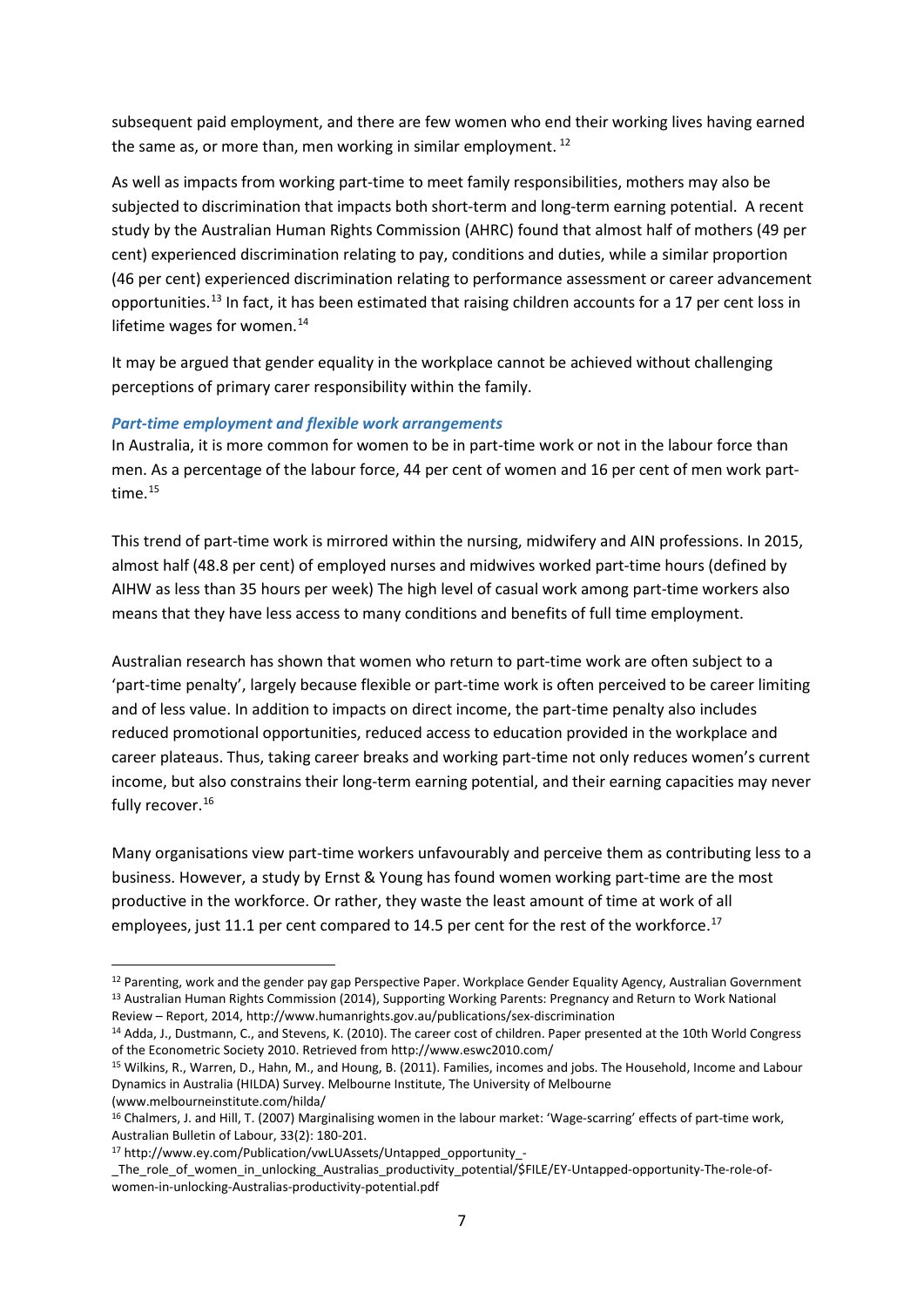Part-time work is less likely to be available at a senior management level. This limits women's capacities to take up or stay in senior leadership roles if they have children. Where they exist, senior part-time roles are often created by negotiating an existing full-time role down to part-time hours with the same employer.

Flexible working arrangements are useful for addressing the gender pay gap because working flexibly can afford women greater involvement in paid work while undertaking unpaid family and caring work. It can allow women to continue to accumulate human capital even if their primary focus is unpaid work for a period of time.

Providing flexible work conditions for both men and women has advantages in terms of retaining staff and improving economic outcomes. A recent study conducted by the University of Adelaide and jointly commissioned by the ANMF (SA Branch) and SafeWork SA has revealed a critical need for greater flexible working arrangements in the nursing and midwifery professions. The report considered flexible work arrangements for nurses and midwives in the acute hospital sector, and identified that inflexible work conditions were a key reason nurses and midwives were looking to abandon the sector. Nearly 48 per cent of all research participants had asked their employer or manager for access to flexible work arrangements, however 22 per cent were refused for a range of reasons including cost or loss of productivity.[18](#page-8-0)

### *Opportunities for career progression*

As previously discussed, many female nurses and midwives' careers are impacted by family responsibilities, the necessity to work part-time, disrupted careers and limited employee-sponsored training and development opportunities. This disruption may lead to limited career progression and less access to senior roles, as women seek to balance careers with informal caring responsibilities.

This is supported by international studies, which have identified that male nurses are more likely to be higher paid and promoted to leadership positions.<sup>[19](#page-8-1)</sup> In the UK, male nurses are twice as likely to hold a senior position as female nurses.<sup>[20](#page-8-2)</sup> This phenomenon is also seen in the Australia, while men make up nearly 10 per cent of the nursing, midwifery and AIN workforce, they are proportionally over-represented in management roles (15.7 per cent). Other principle areas of nursing where men are over-represented include, mental health (30.9 per cent), drug and alcohol (21 per cent), and emergency care g (16.4 per cent). $^{21}$  $^{21}$  $^{21}$ 

### **II. Gender and cultural barriers**

#### *Promoting nursing as a gender-neutral occupation*

The societal view of nursing as a feminised, nurturing occupation and the existing gender segregation in nursing, midwifery and AIN roles may act as a deterrent for men considering the

<span id="page-8-0"></span> <sup>18</sup> https://www.anmfsa.org.au/news-archive/report-highlights-need-for-flexible-working-arrangements/

<span id="page-8-1"></span><sup>19</sup> Brown, B. 2009. *Men in Nursing: Re-evaluating masculinities, re-evaluating gender*. Contemporary Nurse: A Journal for the Australian Nursing Profession 33(2) 120-129.

<span id="page-8-2"></span><sup>20</sup> https://www.nursingtimes.net/news/hospital/top-hospitals-show-bias-for-male-nurse-directors/5018275.article

<span id="page-8-3"></span><sup>21</sup> AIHW 2015 The National Health Workforce Data Set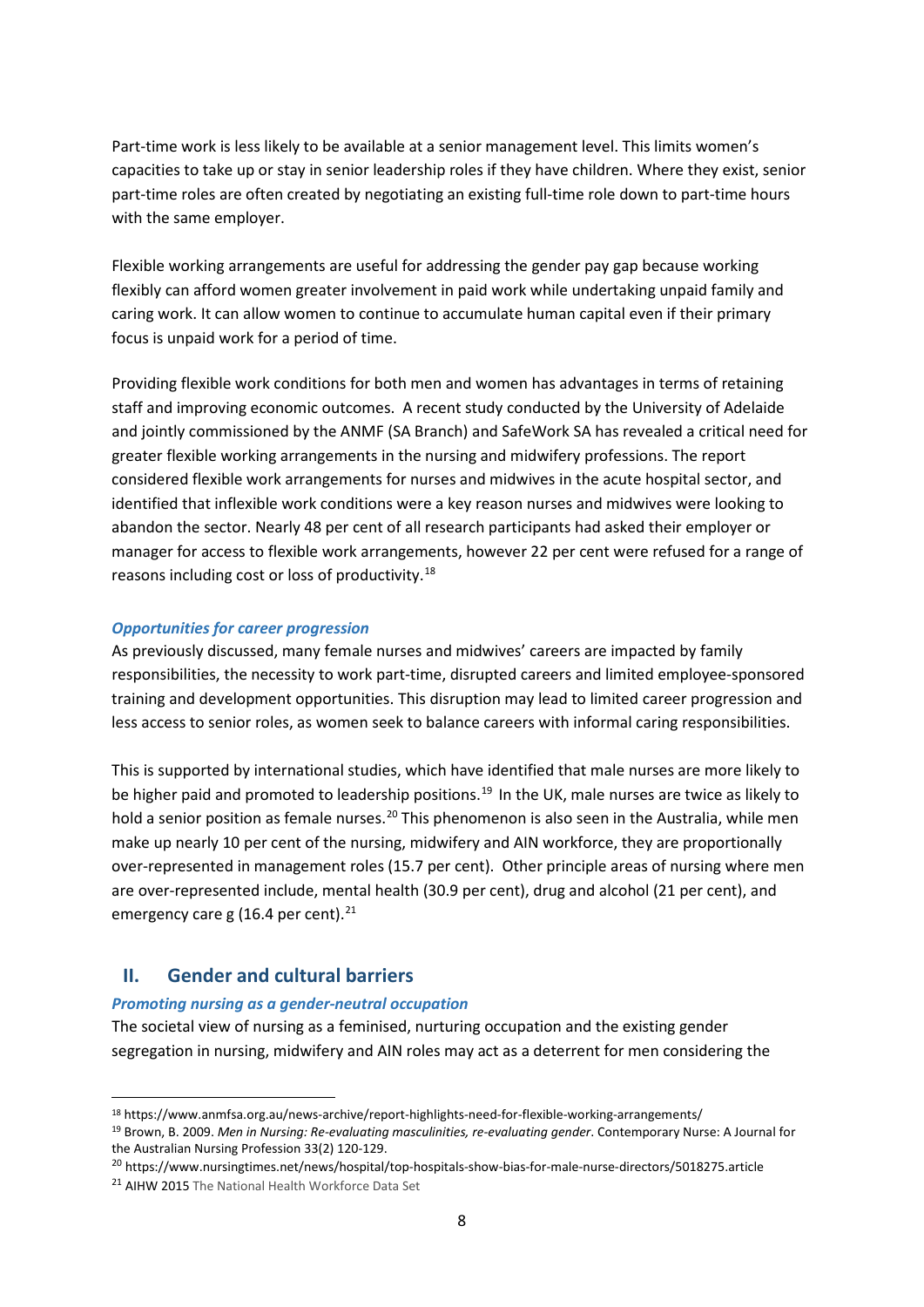profession. Currently, men represent approximately 10 per cent of the nursing, midwifery and AIN workforce.

However, increased diversity and less gender segregation has many benefits for the professions, which include:

- An improved societal view of nursing, midwifery and AIN professionalism, through challenging the perception that nursing is a female – and therefore subordinate - vocation. It should be noted that although nursing is generally looked upon favourably by the public (Roth and Coleman 2008, USA), women's roles in society continue to be less valued than men's, which is reflected in their lower social status and financial compensation (Meadus2000). [22](#page-9-0)
- An enhanced experience for some patients. Research has shown that many patients relate better to nurses who are demographically similar to them, therefore it has been recommended that the workforce should closely mirror the diversity of the population.

Efforts should be made to decrease gender segregation. This may be done through challenging societal gender stereotypes and promoting nursing and midwifery as desirable, gender-neutral professions. Promoting aspects of the role that are more likely to attract men, such as the requirements for technical and medical skills, may also be beneficial.

# **III. Systemic barriers leading to economic inequality for many nurses, midwives and AINs.**

### *Superannuation*

Women are at a greater risk of being poor in old age because gender segregation imposes costs on women and families that result in lower-accumulated income over a lifetime. Particularly of relevance are the impacts that disrupted work lives and a career involving part-time employment may have on accumulation of superannuation. This work pattern frequently results in women experiencing less financial security in retirement than men.

Statistically, women live longer than men with fewer financial resources. The average life expectancy for women is 84.4 years compared to 80.3 for men. Recent research has shown that women at retirement have just under half as much superannuation as men. According to Roy Morgan research, an Australian woman typicall[y holds just \\$35,200 in super](http://www.roymorgan.com/findings/6397-women-behind-men-in-super-but-making-gains-201508192359) while a man holds \$62,900.<sup>[23](#page-9-1)</sup> The average superannuation balance for women at retirement is \$138,150 compared with \$292,500 for men. Around 60 per cent of women aged 65-69 report have no superannuation at all. Single women are particularly vulnerable. It is estimated that 63 per cent of single women retiring in 2035 will not achieve a comfortable standard of living and 38.7 per cent of single women will retire in poverty.[24](#page-9-2)

<span id="page-9-0"></span> <sup>22</sup> Meadus, R.J. (2000) Men in Nursing: Barriers to Recruitment. Nursing Forum 35(3)

<span id="page-9-1"></span><sup>23</sup> http://www.roymorgan.com/findings/6397-women-behind-men-in-super-but-making-gains-201508192359

<span id="page-9-2"></span><sup>24</sup> http://www.actu.org.au/media/886499/the-gender-pay-gap-over-the-life-cycle-h2.pdf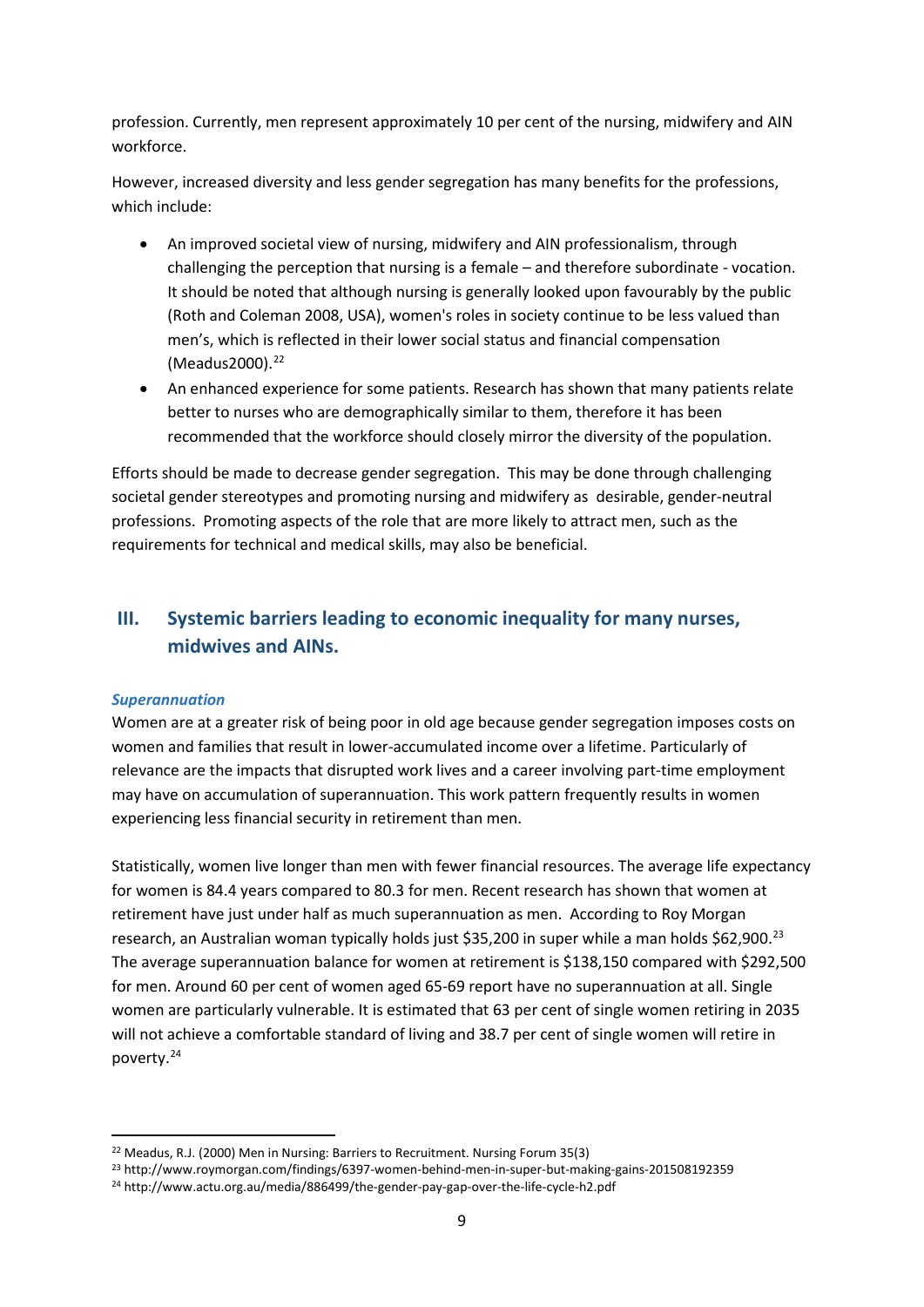The design of superannuation favours men. Twice the amount of superannuation tax concessions from government flow to men than to women, despite women clearly needing the most financial support. Further, employers are currently not required to make superannuation contributions in respect of the Commonwealth Paid Parental Leave scheme. This constitutes an additional financial penalty borne by working mothers and has a detrimental impact on equity in the workplace.

### Paid Parental Leave

The benefits of paid parental leave (PPL) to mothers, babies, families and communities are now well known and supported by an increasing body of international research. PPL is associated with enhanced workforce participation of women, improvement in the health of mothers, particularly in relation to lower stress levels and incidence of post-natal depression, and better health for babies primarily due to extended breastfeeding. PPL is also known to contribute to increased gender equity and better work-life balance.<sup>[25](#page-10-0)</sup> <sup>[26](#page-10-1)</sup> <sup>[27](#page-10-2)</sup>

While unpaid parental leave is a universal employee entitlement, paid parental leave benefits have now become a feature of enterprise agreements and vary according to the sector, workplace and tenure of an employee. These industrial advances, along with the government scheme, reflect a desire of the community to improve the health of mothers and babies by providing paid leave. It is also a recognition by most employers that paid parental leave promotes employment continuity and workplace retention, thus helping to preserve job and employer-specific skills, and reduces recruitment and training costs for employers.

However, at present, there is a significant lack of clarity regarding the future of the government PPL scheme, with a number of different policy positions articulated by the government and amendments to the Fairer Paid Parental Leave Bill 2016 currently before Parliament**.** The amendments propose that the Paid Parental Leave scheme will only be provided to parents who have no employerprovided paid primary carer leave, or whose employer-provided paid primary carer leave is for a period less than 20 weeks (well below the World Health Organisation recommended 26 weeks) or is paid at a rate below the full-time national minimum wage. If these amendments are passed, ANMF members will lose a substantial amount in paid leave entitlements, namely a reduction in the period of paid leave available and a consequent loss of income.

Erosion of benefits and uncertainty around PPL are critical issues for ANMF members. The current PPL design, which does not require compulsory employee superannuation contributions, also has a detrimental impact on the economic equality of our members.

In December 2016, the ANMF developed a comprehensive submission to the Senate Community Affairs Legislation Committee Inquiry into the Fairer Paid Parental Leave Amendment Bill 2016. The submission included the findings of a survey of 1,244 nurses, midwives and AINs who shared their

<span id="page-10-0"></span><sup>&</sup>lt;sup>25</sup> 1 Applebaum & Milkman, Leaves that Pay: Employer and worker experiences with paid family leave in California, Centre for Economic and Policy Research, 2011 Available online: http://www.cepr.net/documents/publications/paid-family-leave-1-2011.pdf

<span id="page-10-1"></span><sup>&</sup>lt;sup>26</sup> 2 Pay Matters: The Positive Economic Impacts of Paid Family Leave for Families, Businesses and the Public, Linda Houser, Ph.D. Affiliate Fellow Thomas P. Vartanian, Ph.D., Rutgers Center for Women and Work, 2012, Available online: http://www.cww.rutgers.edu

<span id="page-10-2"></span><sup>27</sup> Bulletin of the World Health Organization 2013; 91:398-406. doi:http://dx.doi.org/10.2471/BLT.12.109363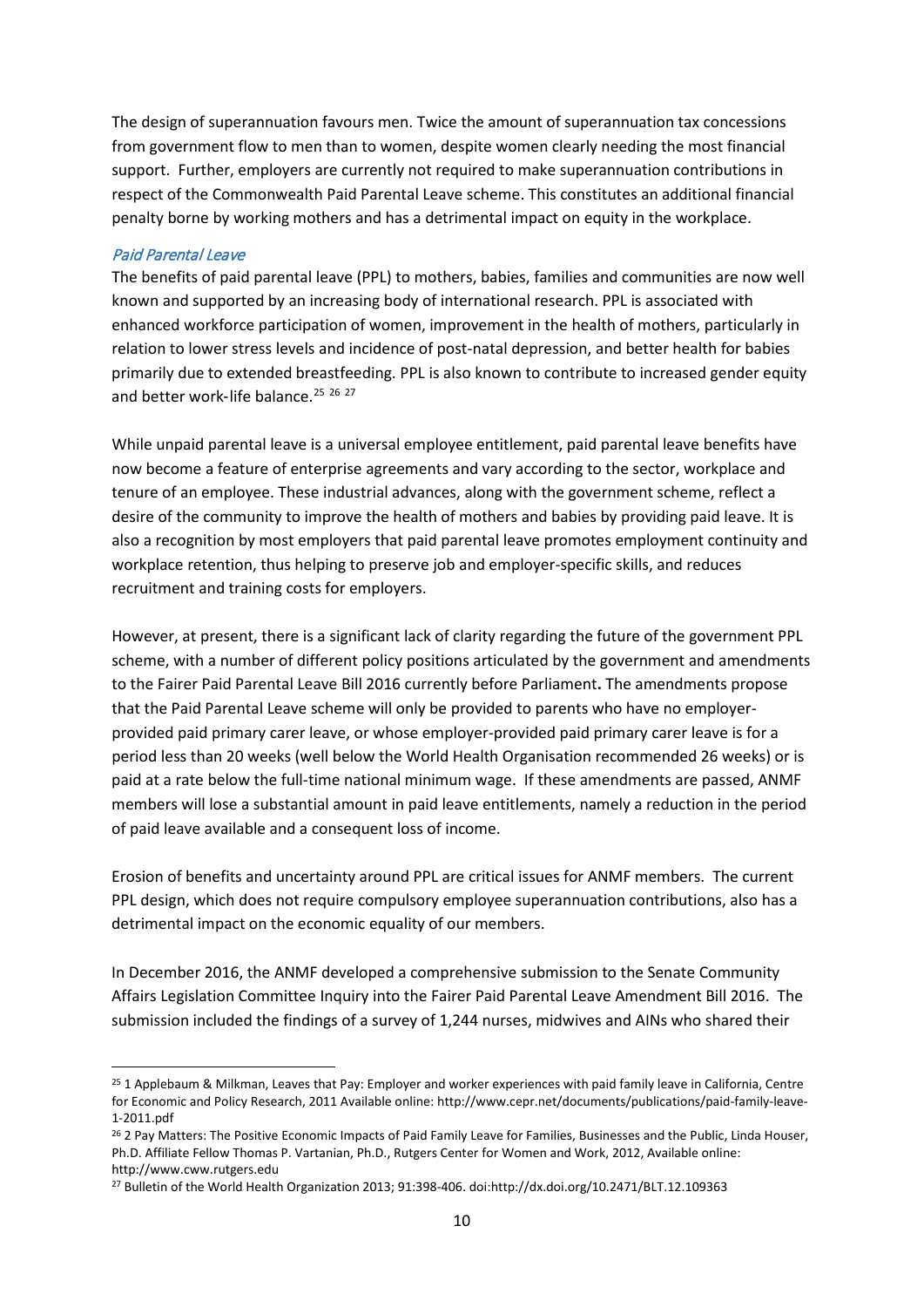views on PPL, experiences of accessing PPL and managing after the birth of a child as well as their intentions to access PPL in the future. The ANMF submission to the Senate Community Affairs Legislation Committee's Inquiry into the Fairer Paid Parental Leave Amendment Bill 2016 is available here: [http://www.anmf.org.au/documents/submissions/ANMF\\_PPL\\_Submission\\_Dec2016.pdf](http://www.anmf.org.au/documents/submissions/ANMF_PPL_Submission_Dec2016.pdf)

### Access to affordable childcare and after-school care

Many challenges exist in regards to accessing and affording childcare and after-school care. These challenges impact on women's ability to fully participate in the workforce and may have long-term detrimental impacts on their economic security. Specific challenges also exist for nurses, midwives and AIN with regards to childcare, due to the high level of irregular hours and shift work typical of the industry.

The Productivity Commission's report into Childcare and Early Childhood (2015) estimated that there may be up to roughly 165 000 parents (on a full-time equivalent basis) who would like to work, or work more hours, but are not able to do so because they experience difficulties with the cost of, or access to, suitable childcare. These are parents (mostly mothers) who are currently either not in the labour force or are working part-time.<sup>[28](#page-11-0)</sup>

The report also notes that Australia's tax and transfer system creates a strong disincentive for some parents to enter the workforce or to increase their hours of work. For some second income earners (usually mothers) who return to work and use childcare, the combination of a drop-off in Family Tax Benefits once family income rises, progressive income tax rates, reduced Childcare Benefit (CCB) assistance at higher income levels and the cap on Childcare Rebate (CCR) assistance, can result in an effective marginal tax rate approaching 100 per cent, particularly once work exceeds three days per week. For more well-compensated workers, including many nurses and midwives, the anticipated longer-term private benefits from maintaining attachment to the workforce means they may continue working, despite facing high effective marginal tax rates whilst accessing childcare.

#### *Attracting, retaining and meeting the demand for nurses, midwives and AINs*

In 2014, The Australia's Future Health Workforce – Nurses Detailed Report was developed by Health Workforce Australia (HWA). The report highlights some critical issues, not least of which is the projection that in medium to long-term, Australia's demand for nurses will significantly exceed supply, with a projected shortfall of approximately 85,000 nurses by 2025, or 123,000 nurses by 2030.<sup>[29](#page-11-1)</sup> Population health trends, combined with an ageing nursing and midwifery workforce, high levels of part-time employment and poor retention rates, all contribute to the nursing shortfall.

The HWA noted a lack of coordinated decision making between tertiary education institutions, governments, employers and the profession, combined with lag-times in implementing changes has resulted in a "boom and bust" cycle in nursing and midwifery education and the resulting number of nursing and midwifery graduates. Recently, a significant proportion of new domestic nursing

<span id="page-11-0"></span> <sup>28</sup> http://www.pc.gov.au/inquiries/completed/childcare/report  $29$ 

<span id="page-11-1"></span>http://www.health.gov.au/internet/main/publishing.nsf/content/34AA7E6FDB8C16AACA257D9500112F25/\$File/AFHW%2 0-%20Nurses%20detailed%20report.pdf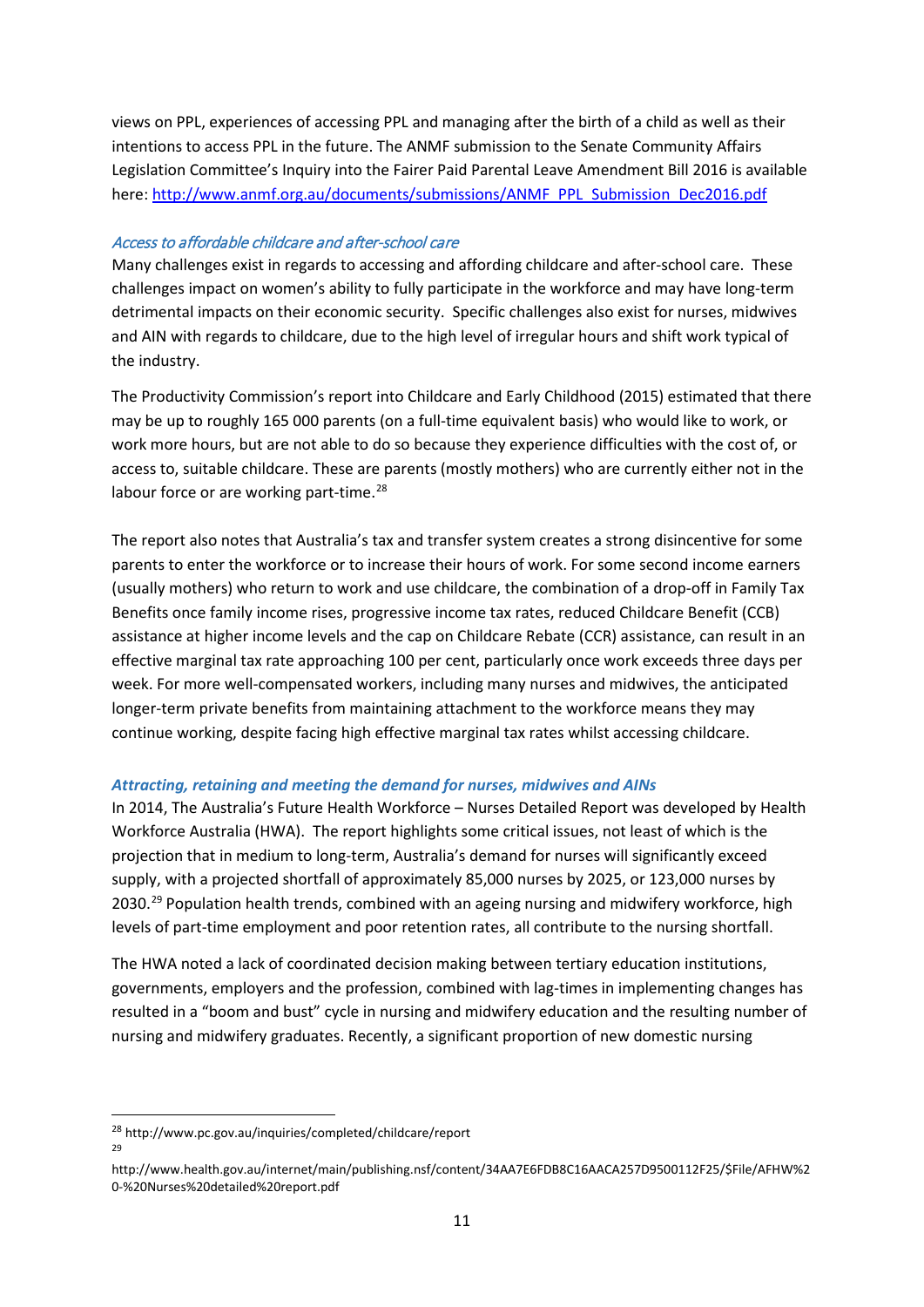graduates have been unable to secure suitable employment, whilst experienced nurses continue to be recruited from overseas.

A system-wide approach to analysis, planning and response to the emerging nursing shortfall is required.

Recruiting staff to nursing, midwifery and AIN roles is experiencing a number of emerging challenges. Australia's population is ageing, which is resulting in fewer people being available to enter the labour force. Further, nursing and allied roles will face increasing competition for its future workforce supply as women chose to train and enter a broader range of professions than the traditional feminised caring roles. The current low compensation and social status may discourage people from pursuing careers in nursing and caring roles.

One critical component to address workforce demands is through retention of qualified nurses and midwives. As predominantly female professions, nursing and midwifery experience significant movement of registered individuals out of the workforce for extended periods of time, chiefly for child-rearing reasons. To address some of the barriers to re-entering the profession the ANMF has publicly called for:

- increased funding for clinically based nursing/midwifery educators and nurse/midwife clinicians to provide supervision support;
- nationally coordinated, nationally consistent, locally available re-entry to practice competency assessment programs; and
- provision of accessible and affordable re-entry education programs.<sup>[30](#page-12-0)</sup>

Other strategies that may support the retention of nurses, midwives and AINs include:

- the adoption of flexible work practices and adequate compensation for the role and associated responsibilities;
- redesign of roles that meet the needs, and leverage the experience of older nurses who may elect to move out of shift-work and physically demanding roles; and
- the implementation of measures designed to retain recently graduated nurses in the profession by ensuring they receive adequate support in the workplace.

# **5. Recommendations**

In summary, the ANMF recommends the following actions:

# Addressing wage inequities and professional factors in the aged care sector

• A mechanism, which ensures the aged care sector achieves and maintains wage parity with the acute care sector must be developed. Such a mechanism must respond to changes in wage rates and accommodate an effective indexation system that provides employers with adequate funds when wage rises are negotiated. It must also incorporate a transparent and accountable process framework. Despite being a complex and specialised area, aged care

<span id="page-12-0"></span><sup>30</sup> [http://anf.org.au/documents/submissions/ANF\\_Sub\\_Health\\_Workforce\\_Innovation.pdf](http://anf.org.au/documents/submissions/ANF_Sub_Health_Workforce_Innovation.pdf)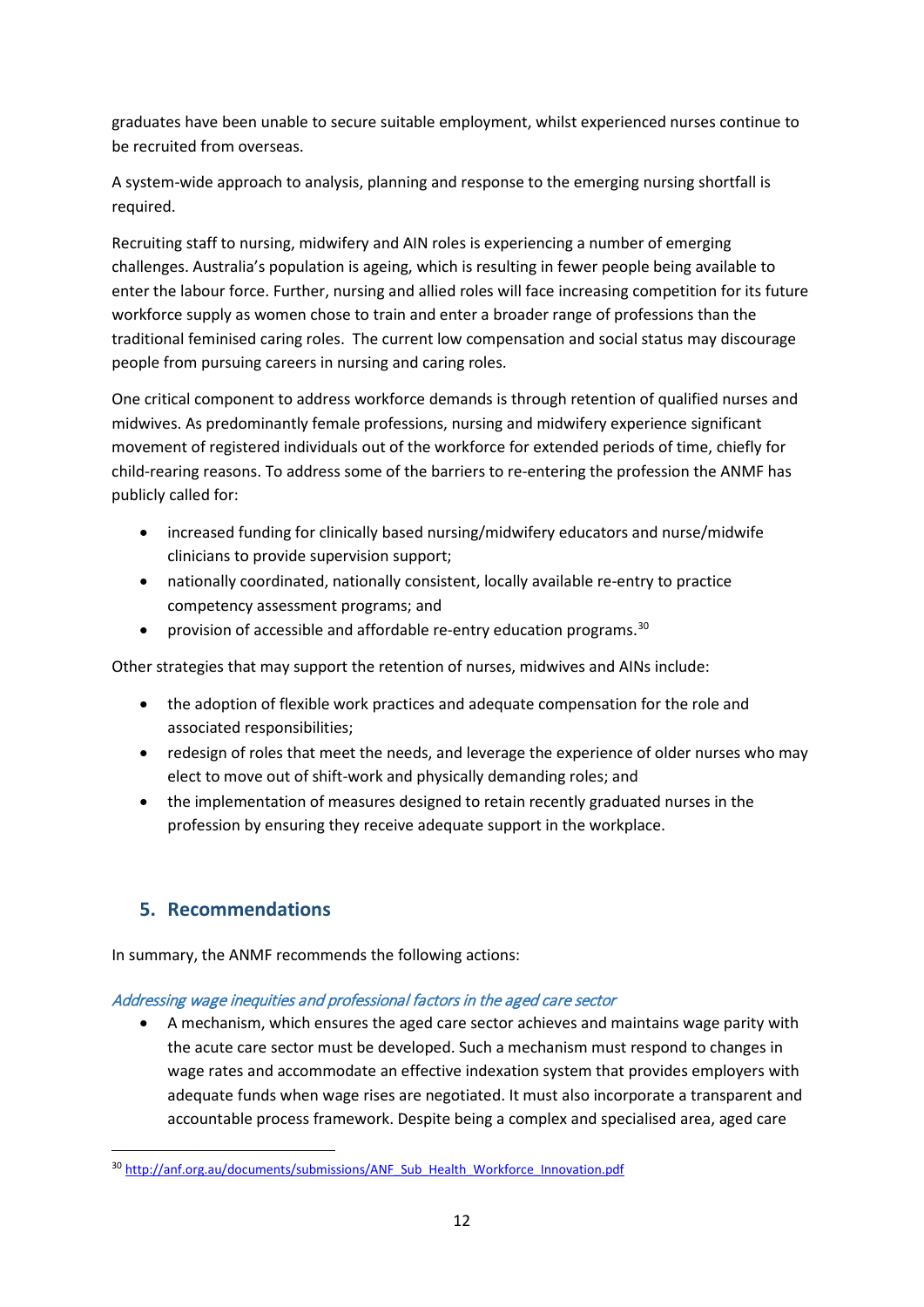continues to be regarded as something of a 'poor cousin' within the broader context of the health system in which the majority of nurses traditionally work. The Australian Government must close the wages gap between nurses and assistants in nursing/personal care workers working in aged care and those who work in public hospitals by allocating specific funding for this purpose. Provision of the funding should be conditional on the achievement and maintenance of wage parity.

• That the federal government reverse the aged care funding cuts which, apart from reduction in staffing and skill mix, will exacerbate the gap in wages between aged care and other health sectors.

### Changing societal views of caring roles and feminised professions, such as nursing and midwifery

• Address issues of gender segregation in nursing, midwifery and AIN roles to enhance the status of the profession. This change in status may address economic inequities currently associated with employment in a feminised, caring role. Strategies may include promoting nursing, midwifery and AIN roles as gender-neutral professions.

# Addressing barriers to career progression related to disjointed career trajectories and part-time and flexible work statuses.

Organisations should be encouraged to address barriers to women's workforce participation and economic security through:

- employing policies, strategies and other mechanisms in place that support parents both women and men – to manage their family responsibilities;
- having part-time and flexible working arrangements (e.g. job sharing) that are available to all employees at all levels of the organisation;
- designing jobs and career paths that consider and encompass flexible work;
- an organisational culture that supports both women and men to adopt flexible working practices or part-time work;
- supporting pregnant women and mothers returning to work to be valued members of the workforce with access to the same opportunities as their colleagues; and
- training managers in how to manage employees who adopt flexible work practices.

### **Superannuation**

- Seek increased certainty around the PPL scheme that preserves current arrangements and includes employer superannuation contributions and ensure that PPL counts towards service, for example for the purposes of long service leave. The current superannuation system supports those with unbroken careers. The ANMF believes that our members are being financially penalised for leaving the workforce to take on unpaid caring roles, which are not valued by our society. Payment of superannuation should continue in period of paid and unpaid parental leave.
- The ANMF is concerned that the current structural arrangements for superannuation in Australia means that nurses, midwives and AINs simply won't have sufficient savings to support them and give them a decent standard of living in their retirement. Current taxation incentive schemes should be examined and recalibrated to ensure that those people with lowest superannuation contributions are supp*o*rted to maximise their retirement savings.